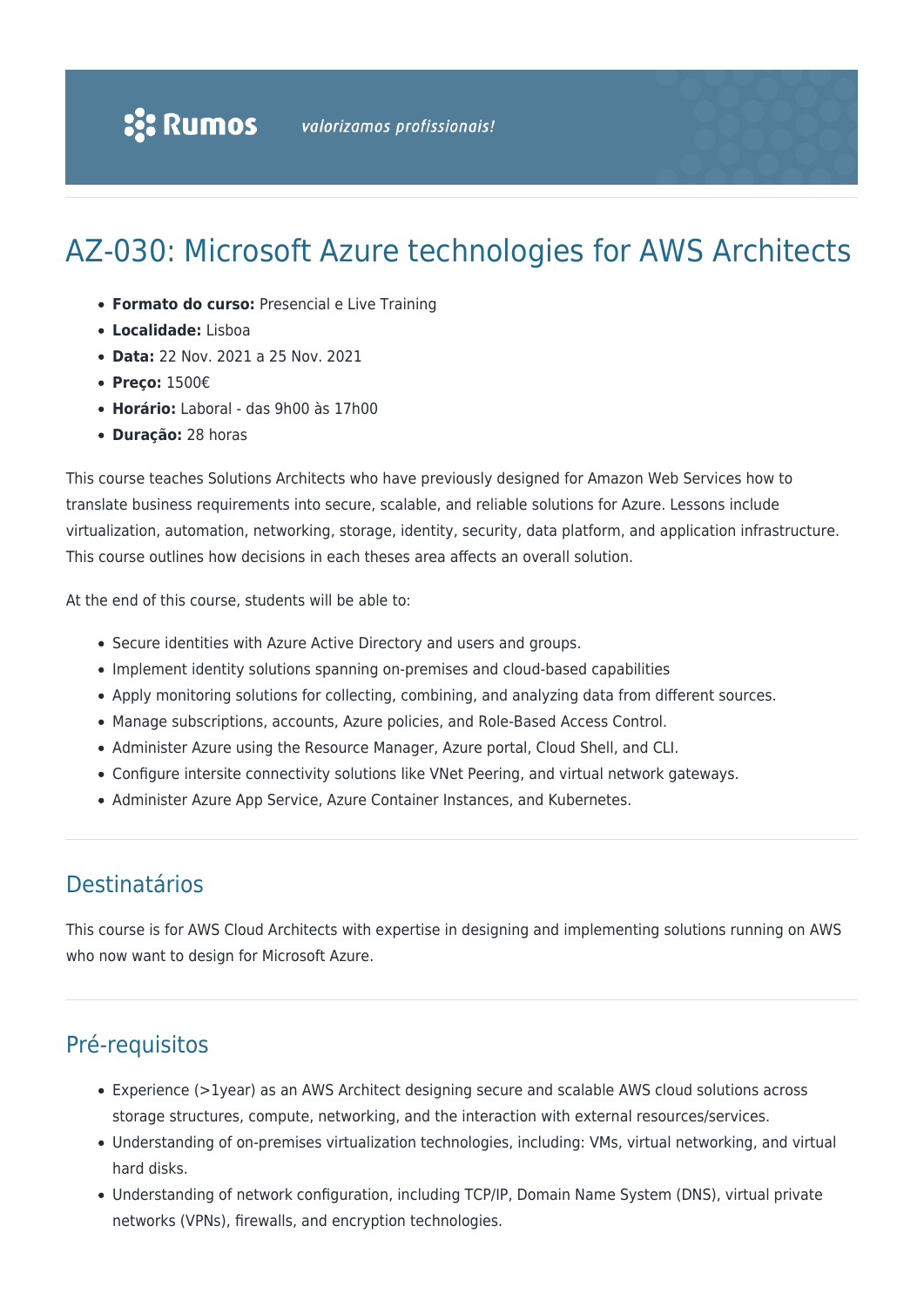- Understanding of Active Directory concepts, including domains, forests, domain controllers, replication, Kerberos protocol, and Lightweight Directory Access Protocol (LDAP).
- Understanding of resilience and disaster recovery, including backup and restore operations.
- Understanding of programming fundamentals and use of a scripting language.

Candidates will benefit from familiarity with Azure administration, Azure development processes, and DevOps processes.

# Programa

### **Introduction to Azure**

- Subscriptions and accounts
- Resource groups and templates in Azure Resource Manager

# **Azure global infrastructure**

- Azure regions
- Azure Availability Zones
- Comparison with AWS

# **Implement Azure Active Directory**

- Introduction to Azure Active Directory
- Domains and custom domains
- Safety features
- Guest users in Azure Active Directory
- Manage multiple directories
- Comparison with AWS

# **Implement and manage hybrid identities**

- Introduction to Azure AD Connect
- Comparison with AWS

# **Implement virtual networking**

- Azure Virtual Network and VNet peering
- VPN and ExpressRoute connections
- Comparison with AWS

#### **Implement VMs for Windows and Linux**

- Configure high availability
- Comparison with AWS

#### **Implement load balancing and network security**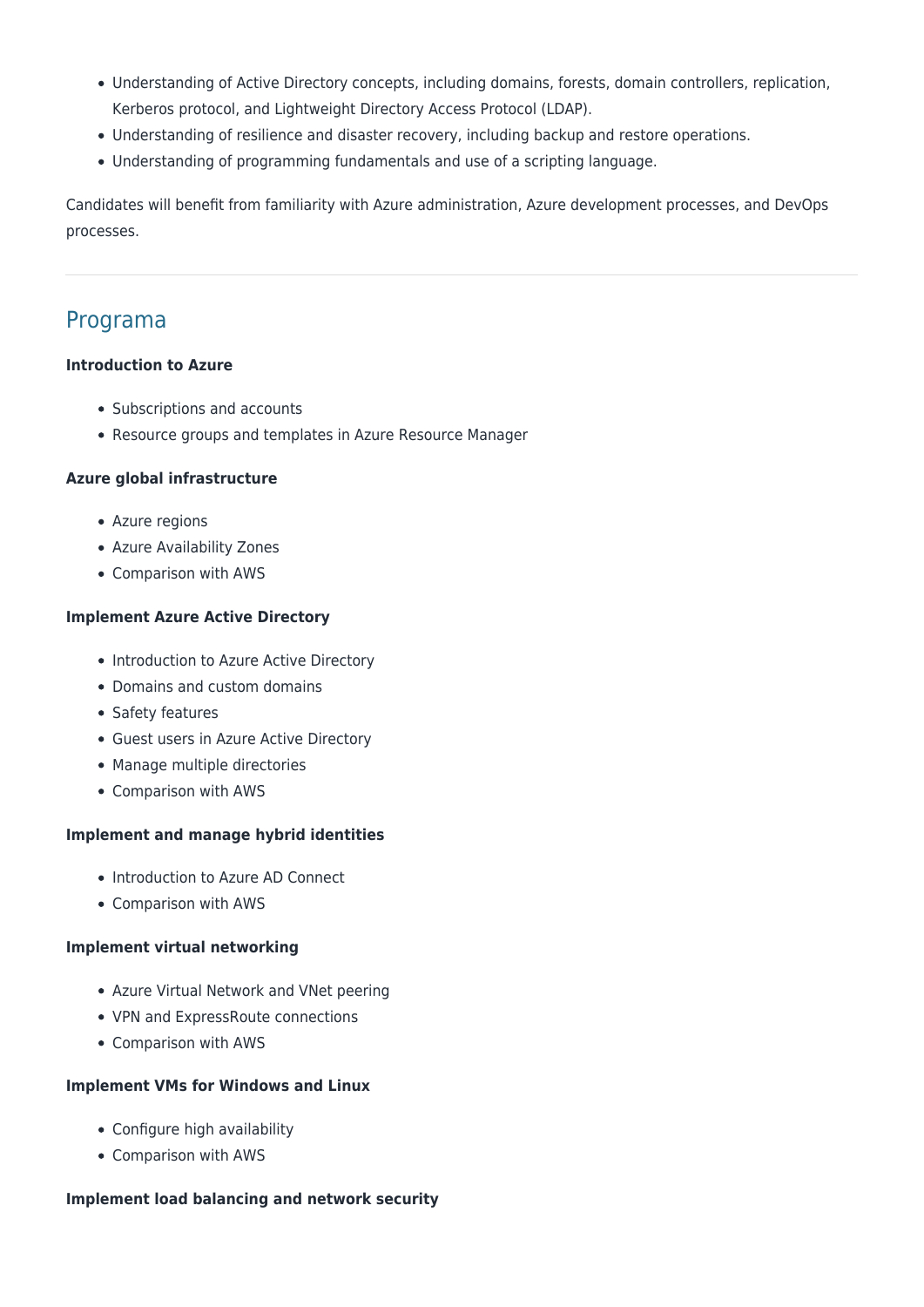- Implement Azure Load Balancer
- Implement an Azure Application Gateway
- Implement Azure Firewall
- Implement network security groups and application security groups
- Comparison with AWS

#### **Implement container-based applications**

- Configure Azure Kubernetes Service
- Publish a solution on an Azure Container Instance
- Comparison with AWS

#### **Implement an application infrastructure**

- Create an App Service plan
- Create and configure Azure App Service
- Configure networking for an App Service
- Introduction to Logic Apps and Azure Functions
- Comparison with AWS

#### **Implement storage accounts**

- Azure Storage core concepts
- Managing the Azure Blob storage lifecycle
- Working with Azure Blob storage
- Comparison with AWS

#### **Implement NoSQL databases**

- Introduction to Azure Cosmos DB
- Consistency
- Select appropriate CosmosDB APIs
- Set up replicas in CosmosDB
- Comparison with AWS DynamoDB

#### **Implement Azure SQL databases**

- Configure Azure SQL database settings
- Implement Azure SQL Database managed instances
- Configure high availability for an Azure SQL database
- Comparison with AWS

#### **Implement cloud infrastructure monitoring**

- Monitor security
- Monitor cost
- Configure a Log Analytics workspace
- Comparison with AWS